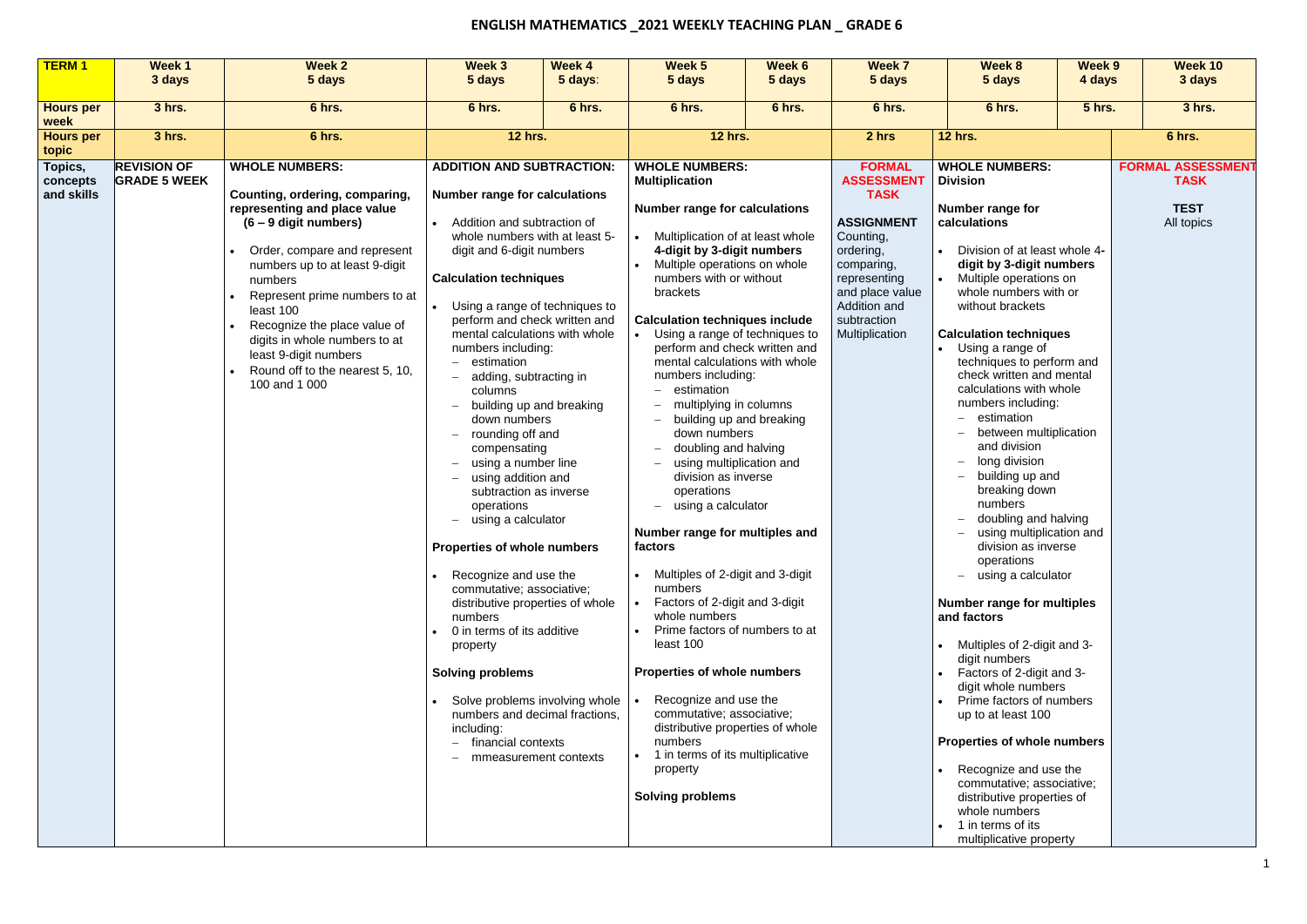|                                                       |                                                                                                                                                      |                                                                                                   | Solve problems involving whole<br>numbers and decimal fractions,<br>including:<br>financial contexts<br>measurement contexts<br>Solve problems involving whole<br>numbers, including:<br>comparing two or more<br>quantities of the same kind<br>(ratio)<br>comparing two quantities of<br>different kinds (rate) | <b>Solving problems</b><br>Solve problems involving<br>whole numbers and<br>decimal fractions,<br>including:<br>financial contexts<br>measurement contexts<br>Solve problems involving<br>whole numbers, including:<br>comparing two or more<br>quantities of the same<br>kind (ratio)<br>ccomparing two<br>quantities of different<br>kinds (rate)<br>grouping and equal sharing<br>with remainders |  |
|-------------------------------------------------------|------------------------------------------------------------------------------------------------------------------------------------------------------|---------------------------------------------------------------------------------------------------|-------------------------------------------------------------------------------------------------------------------------------------------------------------------------------------------------------------------------------------------------------------------------------------------------------------------|------------------------------------------------------------------------------------------------------------------------------------------------------------------------------------------------------------------------------------------------------------------------------------------------------------------------------------------------------------------------------------------------------|--|
| <b>Prerequisit</b><br>e skill or<br>pre-<br>knowledge | Counting, ordering, comparing,<br>representing and place value of<br>$(4 - 6$ digit numbers)<br>Represent odd and even<br>numbers to at least 1 000. | Addition and Subtraction of 5-<br>digit numbers<br>Properties of operations with<br>whole numbers | Multiplication of 3-digit by 2-<br>digit numbers<br>Prime numbers<br>Multiples of 2-digits whole<br>numbers to at least 100<br>Factors of 2-digit whole<br>numbers to at least 100<br>Properties of operations with<br>whole numbers                                                                              | Division of 3-digit by 2-digit<br>numbers<br>Multiples of 2-digits whole<br>numbers to at least 100<br>Factors of 2-digit whole<br>numbers to at least 100<br>Properties of operations<br>with whole numbers                                                                                                                                                                                         |  |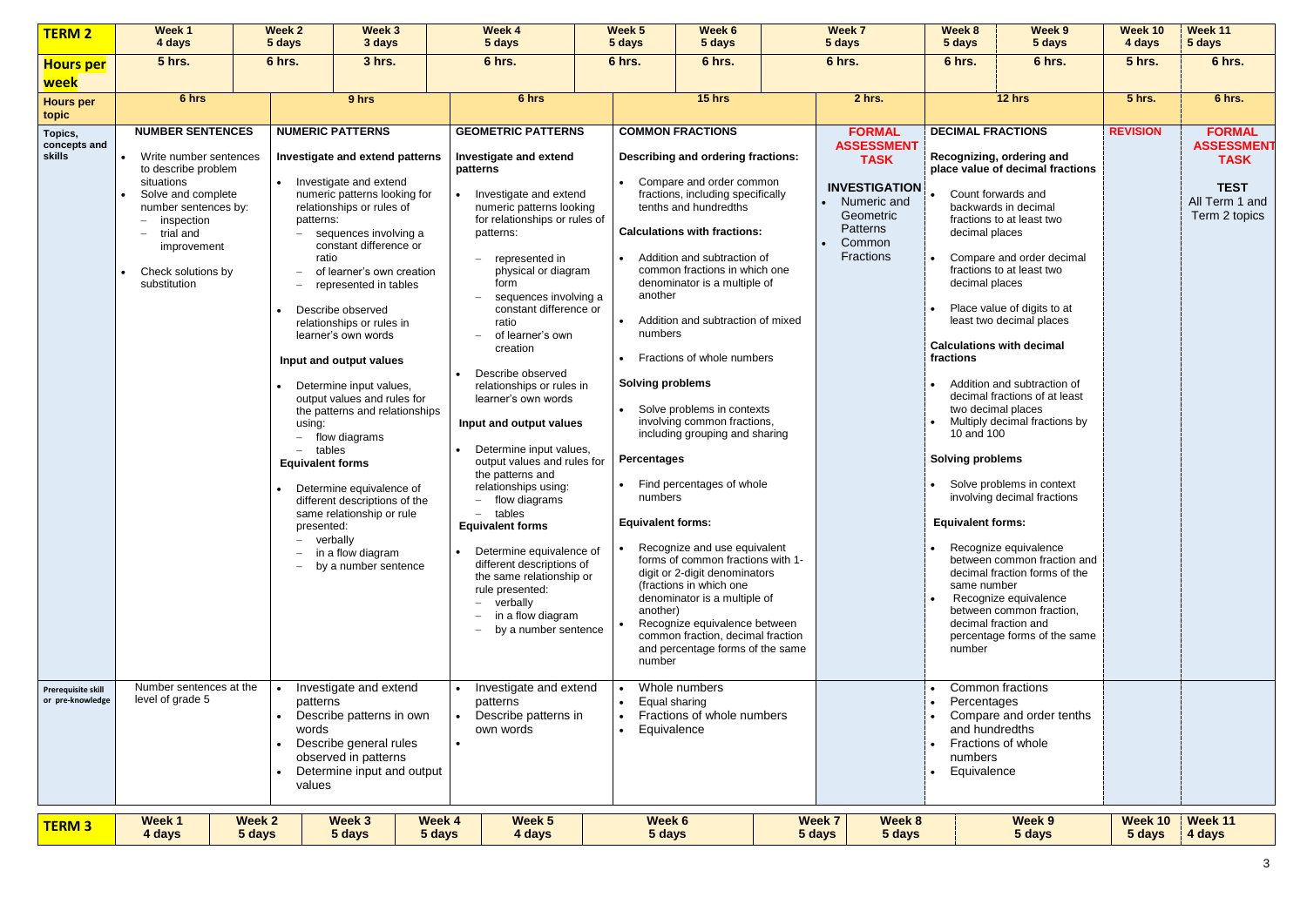| <b>Hours per</b><br>week          | <b>5 hrs.</b>                                                                                                                                                                                                                                                                                                                                                                                                                                                                                                                                                                                                                                                          | 6 hrs.                                        | 6 hrs.                                                                                                                                                                                                                                                                                                                                                                                                                                                                                                                                                                                                                                                                                                                                                                                                                                                       | 6 hrs.                                                                     | <b>5 hrs.</b>                                                                                                                                                                                                                                                                                                                                                                                                                   | 6 hrs.                                                                                                                                                                                                                                                                                                                                                                                                                                                                                                                                                                                                              | 6 hrs.                                                                                                                                                                                                                                                                                                                               | 6 hrs.                                                                                                                                                                                                                                                                                                                                                                                                                      | 6 hrs.                                                                                                                                                                                                                                                                                                                                                                                                                                                                                                                                                                                                                                             | 6 hrs.          | <b>5 hrs.</b>                                                                  |
|-----------------------------------|------------------------------------------------------------------------------------------------------------------------------------------------------------------------------------------------------------------------------------------------------------------------------------------------------------------------------------------------------------------------------------------------------------------------------------------------------------------------------------------------------------------------------------------------------------------------------------------------------------------------------------------------------------------------|-----------------------------------------------|--------------------------------------------------------------------------------------------------------------------------------------------------------------------------------------------------------------------------------------------------------------------------------------------------------------------------------------------------------------------------------------------------------------------------------------------------------------------------------------------------------------------------------------------------------------------------------------------------------------------------------------------------------------------------------------------------------------------------------------------------------------------------------------------------------------------------------------------------------------|----------------------------------------------------------------------------|---------------------------------------------------------------------------------------------------------------------------------------------------------------------------------------------------------------------------------------------------------------------------------------------------------------------------------------------------------------------------------------------------------------------------------|---------------------------------------------------------------------------------------------------------------------------------------------------------------------------------------------------------------------------------------------------------------------------------------------------------------------------------------------------------------------------------------------------------------------------------------------------------------------------------------------------------------------------------------------------------------------------------------------------------------------|--------------------------------------------------------------------------------------------------------------------------------------------------------------------------------------------------------------------------------------------------------------------------------------------------------------------------------------|-----------------------------------------------------------------------------------------------------------------------------------------------------------------------------------------------------------------------------------------------------------------------------------------------------------------------------------------------------------------------------------------------------------------------------|----------------------------------------------------------------------------------------------------------------------------------------------------------------------------------------------------------------------------------------------------------------------------------------------------------------------------------------------------------------------------------------------------------------------------------------------------------------------------------------------------------------------------------------------------------------------------------------------------------------------------------------------------|-----------------|--------------------------------------------------------------------------------|
| <b>Hours per</b><br>topic         | 6 hrs                                                                                                                                                                                                                                                                                                                                                                                                                                                                                                                                                                                                                                                                  |                                               | 12 hrs                                                                                                                                                                                                                                                                                                                                                                                                                                                                                                                                                                                                                                                                                                                                                                                                                                                       |                                                                            | 6 hrs.                                                                                                                                                                                                                                                                                                                                                                                                                          | 6 hrs                                                                                                                                                                                                                                                                                                                                                                                                                                                                                                                                                                                                               |                                                                                                                                                                                                                                                                                                                                      | 9 hrs                                                                                                                                                                                                                                                                                                                                                                                                                       | 6 hrs.                                                                                                                                                                                                                                                                                                                                                                                                                                                                                                                                                                                                                                             |                 | <b>5 hrs.</b>                                                                  |
| Topics,<br>concepts and<br>skills | <b>LENGTH</b><br><b>Practical measuring</b><br><b>Estimate and</b><br>practically measure<br>2-D shapes and 3-D<br>objects using<br>measuring<br>instruments such as:<br>rulers<br>$-$<br>metre sticks<br>tape measures<br>trundle wheels<br>Record, compare<br>and order lengths of<br>shapes and objects<br>in millimetres (mm),<br>centimetres (cm),<br>metres $(m)$ ,<br>kilometres (km)<br><b>Calculations and</b><br>problem-solving<br>Solve problems in<br>contexts involving<br>length<br>Convert between<br>millimetres (mm),<br>centimetres (cm),<br>metres (m) and<br>kilometres (km) to<br>include fraction and<br>decimal forms (to 2<br>decimal places) | polygons<br>paper<br><b>Angles</b><br>shapes: | <b>PROPERTIES OF 2-D SHAPES</b><br>Range of shapes<br>• Regular and irregular<br>triangles, squares,<br>rectangles,<br>parallelograms, other<br>quadrilaterals,<br>pentagons, hexagons,<br>heptagons, octagons<br>Similarities and differences<br>between rectangles and<br>parallelograms<br><b>Features of shapes</b><br>Describe, sort and compare<br>2-D shapes in terms of<br>number of sides<br>length of sides<br>size of angles<br>✓<br>acute<br>right<br>✓<br>$\checkmark$ obtuse<br>✓<br>straight<br>reflex<br>$\checkmark$<br>$\checkmark$<br>revolution<br><b>Further activities</b><br>Draw 2-D shapes on grid<br>• Draw circles, patterns in<br>circles and patterns with<br>circles using a pair of<br>compasses<br>• Recognize and name the<br>following angles in 2-D<br>$-$ acute<br>right<br>obtuse<br>straight<br>reflex<br>- revolution | patterns<br>$\equiv$<br>reductions<br>shape of<br>$\overline{\phantom{0}}$ | <b>TRANSFORMATIONS</b><br><b>Describe patterns</b><br>Refer to lines, 2-D shapes,<br>3-D objects and/or lines of<br>symmetry and/ or rotations<br>and/or reflections and/or<br>translations when describing<br>in nature<br>from modern<br>everyday life<br>- from our cultural<br>heritage<br><b>Enlargement and</b><br>Draw enlargement and<br>reductions of 2-D shapes<br>to compare size and<br>triangles<br>quadrilaterals | <b>PROPERTIES OF 3-D</b><br><b>OBJECTS</b><br>Range of objects<br>Recognize, visualize and<br>name 3-D objects in the<br>environment and geometric<br>settings, focusing on:<br>- rectangular prisms<br>cubes<br>tetrahedrons<br>pyramids<br>similarities and<br>differences between<br>tetrahedrons<br>and other pyramids<br><b>Characteristics of objects</b><br>Describe, sort and compare<br>3-D objects in terms of:<br>- number and shape of<br>faces<br>number of vertices<br>number of edges<br><b>Further activities</b><br>• Make 3-D models using:<br>drinking straws,<br>toothpicks etc.<br>nets<br>$-$ | <b>AREA, PERIMETER AND</b><br><b>VOLUME</b><br><b>Perimeter</b><br>or measuring tapes<br><b>Measurement of area</b><br>and irregular<br>grids<br><b>Measurement of volume</b><br>them<br>why the volume of<br>length multiplied by<br>width multiplied by height<br>Investigate:<br>and area of<br>rectangles and squares.<br>prisms | • Measure perimeter using rulers<br>Continue to find areas of regular<br>shapes by counting squares on<br>Develop rules for calculating the<br>areas of squares and rectangles<br>Continue to find volume/capacity<br>of objects by packing or filling<br>Develop an understanding of<br>rectangular prisms is given by<br>Relationship between perimeter<br>Relationship between surface<br>area and volume of rectangular | <b>CAPACITY AND</b><br><b>VOLUME</b><br><b>Practical Measuring</b><br><b>Estimate and</b><br>practically measure 3-<br>D objects using<br>measuring instruments<br>such as:<br>- measuring spoons<br>measuring cups,<br>$\overline{\phantom{0}}$<br>- measuring jugs<br>Record, compare and<br>order capacity and<br>volume of 3D objects<br>in millilitres (ml), litres<br>(I) and kilolitres $(kh)$<br><b>Calculations and</b><br>problem-solving<br>Solve problems in<br>contexts involving<br>capacity/volume<br>Convert between<br>kilolitres, litres and<br>millilitres to<br>include fraction and<br>decimal forms (to 2<br>decimal places) | <b>REVISION</b> | <b>FORMAL</b><br><b>ASSESSMENT</b><br><b>TASK</b><br><b>TEST</b><br>All topics |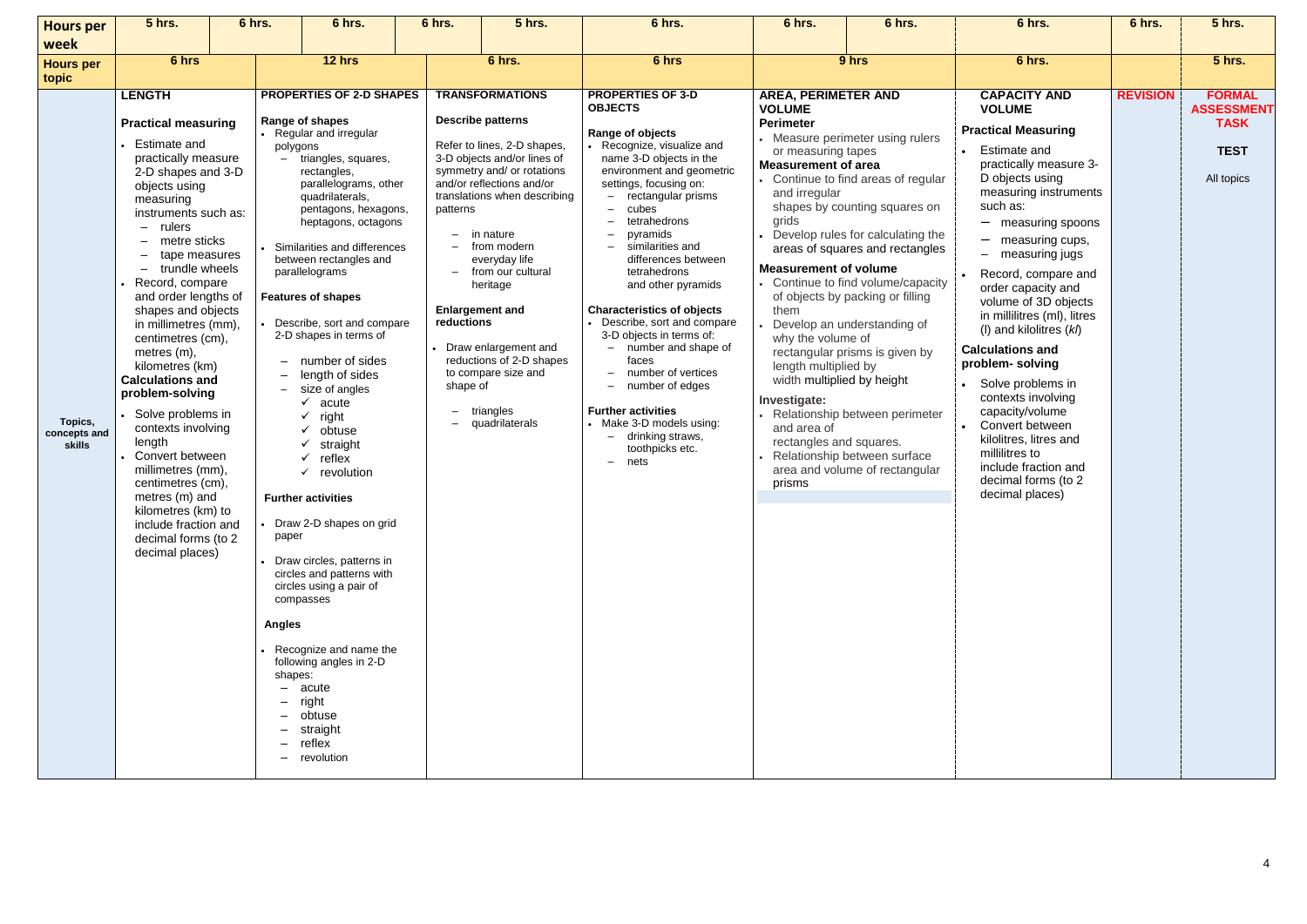| Similarities and differences<br>Similarities and differences<br>• 2D shapes<br>Estimating,<br>between cubes and<br>between squares and<br>• Symmetry<br>measuring,<br>rectangular prisms<br>rectangles<br>recording, comparing<br>Recognize and describe<br>Describe, sort and compare<br>and ordering length<br>angles in 2-D shapes:<br>3-D objects in terms of:<br>Use Measuring<br>$-$ right angles<br>shape of faces<br>$\overline{\phantom{m}}$<br>instruments:<br>- angles smaller than<br>number of faces<br>Units of length:<br>right angles<br>flat and curved surfaces<br>$\overline{\phantom{m}}$<br>Solve problems in<br>angles greater than<br>contexts<br>right angles<br><b>Conversions limited</b><br>Prerequisite skill<br>Describe, sort and compare<br>or pre-knowledge<br>to whole numbers<br>2-D shapes in terms of<br>and common<br>- straight and curved<br>fractions<br>sides<br>number of sides<br>lengths of sides<br>$-$<br>- angles in shapes,<br>limited to right angles,<br>angles smaller than right<br>angles and angles<br>greater than right angles<br>N.B. BY THE END OF TERM 3, LEARNERS SHOULD HAVE COMPLETED A PROJECT AND A TEST. SEE NOTES ON PROJECT FROM ABRIDGED SECTION 4 OF CAPS. |
|---------------------------------------------------------------------------------------------------------------------------------------------------------------------------------------------------------------------------------------------------------------------------------------------------------------------------------------------------------------------------------------------------------------------------------------------------------------------------------------------------------------------------------------------------------------------------------------------------------------------------------------------------------------------------------------------------------------------------------------------------------------------------------------------------------------------------------------------------------------------------------------------------------------------------------------------------------------------------------------------------------------------------------------------------------------------------------------------------------------------------------------------------------------------------------------------------------------------------------|
|---------------------------------------------------------------------------------------------------------------------------------------------------------------------------------------------------------------------------------------------------------------------------------------------------------------------------------------------------------------------------------------------------------------------------------------------------------------------------------------------------------------------------------------------------------------------------------------------------------------------------------------------------------------------------------------------------------------------------------------------------------------------------------------------------------------------------------------------------------------------------------------------------------------------------------------------------------------------------------------------------------------------------------------------------------------------------------------------------------------------------------------------------------------------------------------------------------------------------------|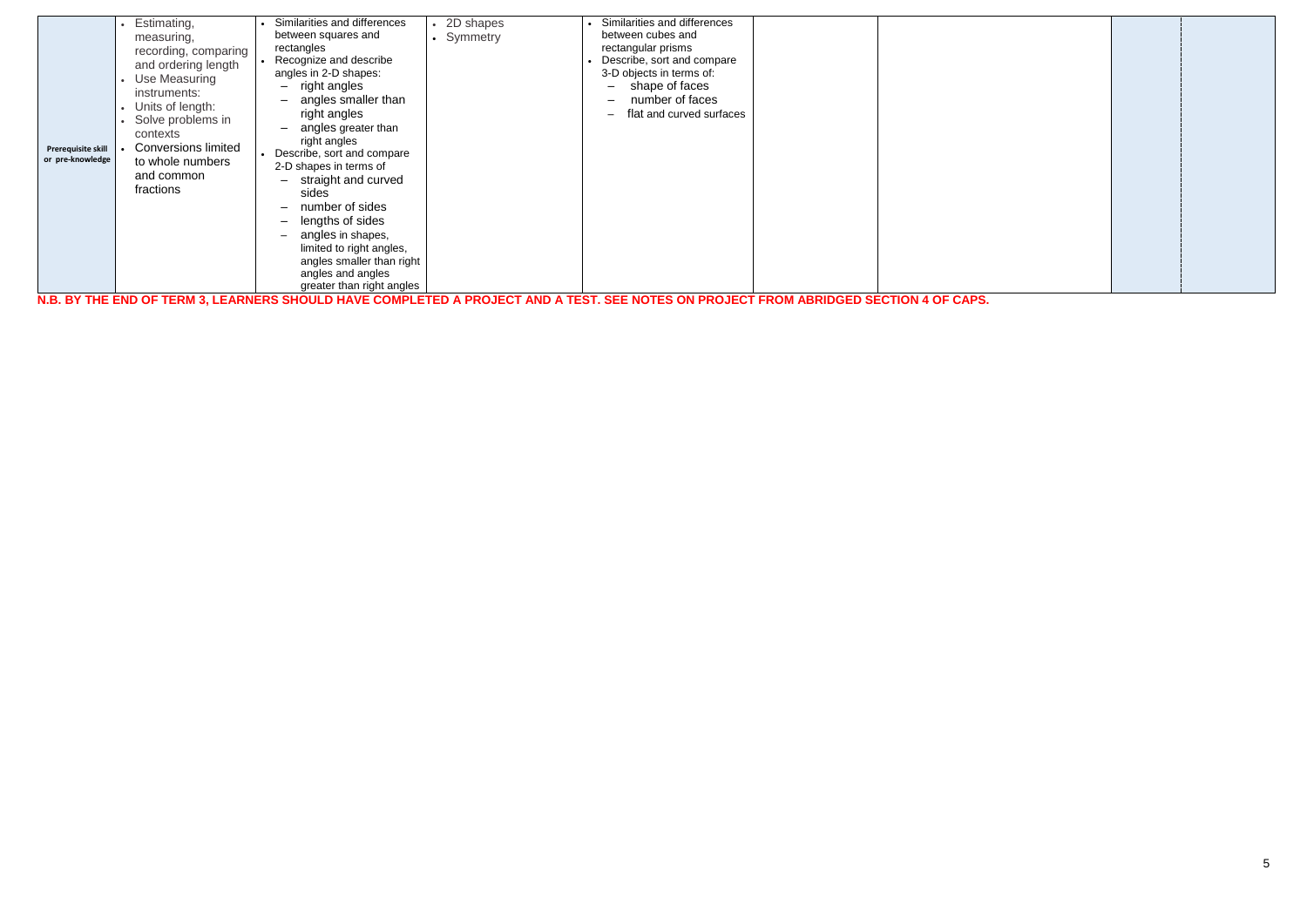| <b>TERM4</b>                                                     | <b>Week 1</b><br>4 days                                                                                                                                                                                                                                                                                                                                                                                                        | <b>Week 2</b><br>5 days                                                                                                                 | Week 3<br>5 days                                                                                                                                                                                                                                                                                                                                                                                                                                                                                                                                                                                                                                                                                                                                                                       | Week 4<br>5 days:                                                                                                                                                                                                                                                                                                                                                                                                                                                                                                                                                                                                                                                                                                                                                                                                                                                  | Week 5<br>5 days                                                                                                                                                                                          | Week 6<br>5 days                                                                                                                                                                                                                                                                                                                               | Week 7<br>5 days                                                                                                                             | Week 8<br>5 days | Week 9<br>5 days | Week 10<br>3 days                                                            |
|------------------------------------------------------------------|--------------------------------------------------------------------------------------------------------------------------------------------------------------------------------------------------------------------------------------------------------------------------------------------------------------------------------------------------------------------------------------------------------------------------------|-----------------------------------------------------------------------------------------------------------------------------------------|----------------------------------------------------------------------------------------------------------------------------------------------------------------------------------------------------------------------------------------------------------------------------------------------------------------------------------------------------------------------------------------------------------------------------------------------------------------------------------------------------------------------------------------------------------------------------------------------------------------------------------------------------------------------------------------------------------------------------------------------------------------------------------------|--------------------------------------------------------------------------------------------------------------------------------------------------------------------------------------------------------------------------------------------------------------------------------------------------------------------------------------------------------------------------------------------------------------------------------------------------------------------------------------------------------------------------------------------------------------------------------------------------------------------------------------------------------------------------------------------------------------------------------------------------------------------------------------------------------------------------------------------------------------------|-----------------------------------------------------------------------------------------------------------------------------------------------------------------------------------------------------------|------------------------------------------------------------------------------------------------------------------------------------------------------------------------------------------------------------------------------------------------------------------------------------------------------------------------------------------------|----------------------------------------------------------------------------------------------------------------------------------------------|------------------|------------------|------------------------------------------------------------------------------|
| <b>Hours per</b><br>week                                         | <b>5 hrs.</b>                                                                                                                                                                                                                                                                                                                                                                                                                  | 6 hrs.                                                                                                                                  | 6 hrs.                                                                                                                                                                                                                                                                                                                                                                                                                                                                                                                                                                                                                                                                                                                                                                                 | 6 hrs.                                                                                                                                                                                                                                                                                                                                                                                                                                                                                                                                                                                                                                                                                                                                                                                                                                                             | 6 hrs.                                                                                                                                                                                                    | 6 hrs.                                                                                                                                                                                                                                                                                                                                         | 6 hrs.                                                                                                                                       | 6 hrs.           | 6 hrs.           | 3 hrs.                                                                       |
| <b>Hours per</b>                                                 | 6 hrs.                                                                                                                                                                                                                                                                                                                                                                                                                         |                                                                                                                                         | 6 hrs.                                                                                                                                                                                                                                                                                                                                                                                                                                                                                                                                                                                                                                                                                                                                                                                 | <b>12 hrs.</b>                                                                                                                                                                                                                                                                                                                                                                                                                                                                                                                                                                                                                                                                                                                                                                                                                                                     |                                                                                                                                                                                                           |                                                                                                                                                                                                                                                                                                                                                | <b>12 hrs.</b>                                                                                                                               |                  | 3 hrs.<br>6 hrs  |                                                                              |
| topic<br>Topics,<br>concepts and<br>skills<br>Prerequisite skill | <b>MASS</b><br><b>Practical measuring</b><br>D objects using measuring<br>instruments such as:<br>$\equiv$<br>and digital);<br>digital)<br>balances<br>Record, compare and order mass<br>of objects in grams (g) and<br>kilograms (kg).<br><b>Calculations and problem-solving</b><br>Solve problems in contexts<br>involving mass<br>Convert between grams and<br>kilograms to include fraction and<br>Estimating, measuring, | Estimate and practically measure 3-<br>bathroom scales (analogue<br>kitchen scales (analogue and<br>decimal forms (to 2 decimal places) | <b>TIME</b><br>Reading time and time instruments<br>Read, tell and write time in 12-hour and<br>24-hour formats on both analogue and<br>digital instruments in:<br>hours<br>minutes<br>seconds<br>Instruments include clocks, watches and<br>stopwatches<br><b>Reading calendars</b><br><b>Calculations and problem-solving related</b><br>to time<br>Solve problems in contexts involving<br>time<br>Read time zone maps and calculating<br>time differences based on time zones<br>Calculation of time intervals where time is<br>given in:<br>seconds and/or minutes;<br>minutes and/or hours<br>- hours and /or days<br>days and/or weeks and/or months<br>Ξ.<br>years and/or decades<br>-<br>centuries, decades and years<br>$-$<br>Calculation of the number of days between any | <b>DATA HANDLING</b><br><b>Collecting and organising data</b><br><b>Collect data</b><br>Use tally marks and tables for<br>recording<br>Use simple questionnaires (yes/no<br>type response)<br>Order data from smallest group to<br>largest group<br><b>N.B PROVIDE LEARNERS WITH</b><br><b>DATA TO SAVE TIME</b><br><b>Representing data</b><br>Draw a variety of graphs to display and<br>interpret data including:<br>representations<br>Analysing, interpreting and reporting<br>data<br>• Critically read and interpret data<br>represented in:<br>words<br>$-$<br>pictographs<br>bar graphs<br>double bar graphs<br>pie charts<br>-<br>Analyse data by answering questions<br>related to:<br>intervals<br>data sources and contexts<br>median)<br>Summarise data verbally and in short<br>written paragraphs that include<br>data<br>data<br>Number sentences | pictographs with many-to-one<br>bar graphs and double bar graphs<br>data categories, including data<br>central tendencies - (mode and<br>drawing conclusions about the<br>making predictions based on the | <b>USE ALL FOUR BASIC</b><br><b>OPERATIONS TO SOLVE</b><br><b>PROBLEMS IN CONTEXT</b><br><b>Solving problems</b><br>Solve problems in contexts<br>involving whole numbers and<br>fractions, including:<br>financial contexts<br>and equal sharing<br>$\overline{\phantom{0}}$<br>(ratio)<br>$\overline{\phantom{0}}$<br>different kinds (rate) | measurement contexts<br>fractions, including grouping<br>comparing two or more<br>quantities of the same kind<br>comparing two quantities of | <b>REVISION</b>  |                  | <b>FORMAL ASSESSMENT TASK</b><br><b>TEST</b><br>All Term 3 and Term 4 topics |
| or pre-knowledge                                                 | recording, comparing and<br>ordering mass                                                                                                                                                                                                                                                                                                                                                                                      |                                                                                                                                         | two dates within the same or consecutive years                                                                                                                                                                                                                                                                                                                                                                                                                                                                                                                                                                                                                                                                                                                                         |                                                                                                                                                                                                                                                                                                                                                                                                                                                                                                                                                                                                                                                                                                                                                                                                                                                                    |                                                                                                                                                                                                           |                                                                                                                                                                                                                                                                                                                                                |                                                                                                                                              |                  |                  |                                                                              |